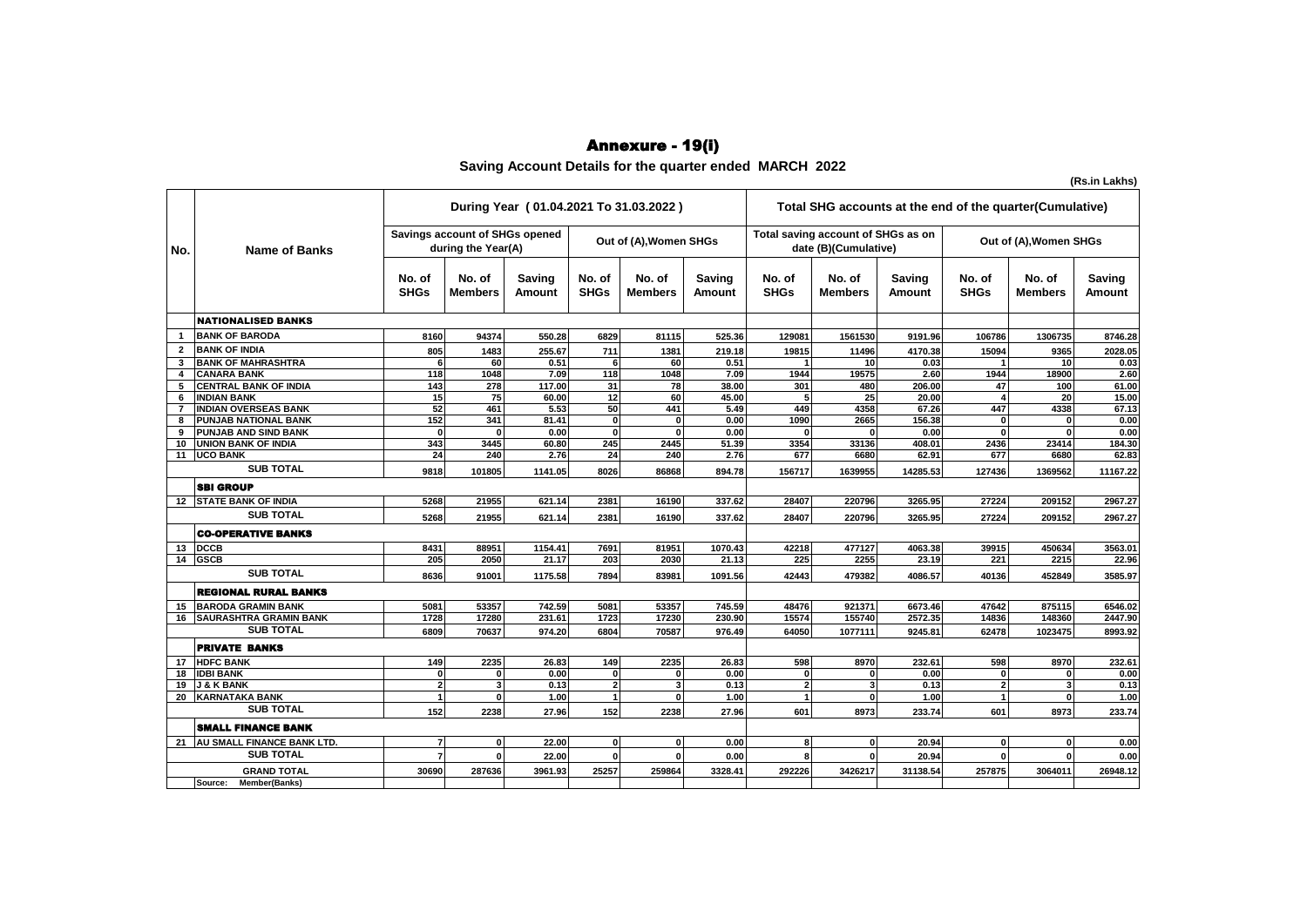#### Annexure - 19(ii)

#### **Disburesment Details for the quarter ended MARCH 2022**

**(Rs. in Lakhs)**

| Disbursement During year(Cumulative from 1st April)<br><b>Disbursement During quarter</b><br>Loans disbursed to SHGs with banks during<br>Loans disbursed to SHGs with banks during the<br>Out of (A), Women SHG<br>Out of (B), Women SHG<br>the quarter ended March 2022 (A)<br>year FY21-22 (B)<br>Name of Banks<br>No.<br>No. of<br>No. of<br>No. of<br>No. of<br>No. of<br>Amt.<br>Amt.<br>Amt.<br>Amt.<br>No. of<br>Amt.<br>No. of<br>Amt.<br>No. of<br>Amt.<br><b>SHGs</b><br><b>SHGs</b><br><b>SHGs</b><br><b>SHGs</b><br><b>SHGs</b><br><b>SHGs</b><br><b>SHGs</b><br><b>SHGs</b><br>disbursed<br>disbursed<br>disbursed<br>disbursed<br>disbursed<br>disbursed<br>disbursed<br>disbursed<br><b>NATIONALISED BANKS</b><br><b>BANK OF BARODA</b><br>1860<br>1262.91<br>409<br>405.80<br>405.8<br>1230.26<br>409<br>405.80<br>7768<br>5812.00<br>3620<br>7562<br>5679.29<br>3487<br>2863.00<br>$\overline{\mathbf{2}}$<br>707<br>137<br>117<br>582<br>$117$<br><b>BANK OF INDIA</b><br>434.26<br>141.02<br>141.02<br>376.66<br>120.72<br>2396<br>1182.70<br>169<br>157.89<br>376.66<br><b>BANK OF MAHRASHTRA</b><br>10.00<br>7.00<br>1.00<br>7.00<br>1.00<br>10.00<br>4.00<br>5 <sup>1</sup><br>3<br>8<br>$\mathbf{1}$<br>$\overline{1}$<br>-5<br>0.00<br>0.00<br>0.00<br><b>CANARA BANK</b><br>0.00<br>0.00<br>0.00<br>0.00<br>$\Omega$<br>$\mathbf{A}$<br>$\mathbf{0}$<br>$\mathbf{0}$<br>$\Omega$<br>$\Omega$<br>85<br>85<br>464<br>366.31<br>402<br>350.46<br>10<br>7.00<br>5<br><b>CENTRAL BANK OF INDIA</b><br>105.95<br>105.95<br>105.95<br>7.00<br>1.00<br>$\Omega$<br>25<br>50<br>55<br>271.00<br>38<br><b>INDIAN BANK</b><br>75.00<br>10<br>25.00<br>25<br>54.00<br>20.00<br>75<br>340.00<br>274.00<br>$\overline{7}$<br>6<br><b>INDIAN OVERSEAS BANK</b><br>0.00<br>0.50<br>0.00<br>$\overline{7}$<br>6.00<br>$\mathbf{0}$<br>$\overline{7}$<br>$\overline{1}$<br>0.50<br>$\Omega$<br>$\mathbf{0}$<br>6.00<br>$\Omega$<br>0.00<br>$\overline{\phantom{a}}$<br>26<br>14<br>20<br>14<br>34.00<br>62<br>49<br>200.00<br>69.99<br>PUNJAB NATIONAL BANK<br>40.00<br>34<br>16.50<br>13.00<br>211.99<br>3 <sup>1</sup><br>8<br><b>PUNJAB AND SIND BANK</b><br>0.00<br>0.00<br>0.00<br>0.00<br>4.27<br>0.00<br>0.00<br>$\mathbf{0}$<br>9<br>0<br>$\mathbf{0}$<br>0<br>$\mathbf{0}$<br>$\Omega$<br>$\Omega$<br><b>UNION BANK OF INDIA</b><br>30<br>28.93<br>28.93<br>36.72<br>212.63<br>31<br>52.13<br>139<br>191.22<br>17<br>45.75<br>22<br>13<br>21.72<br>161<br>10<br><b>UCO BANK</b><br>0.40<br>0.40<br>0.40<br>0.40<br>8.50<br>8.50<br>8.50<br>11<br>0.4<br>-9<br>$\mathbf{a}$<br>9<br>$\mathbf{1}$<br><b>SUB TOTAL</b><br>552<br>4335<br>3687<br>2733<br>1971.77<br>679<br>742.1<br>583.64<br>10953<br>8154.40<br>8398<br>6619.66<br>742.10<br>1729.04<br>3909.98<br><b>SBI GROUP</b><br>12 STATE BANK OF INDIA<br>277<br>214.52<br>118.59<br>118.59<br>541<br>359.18<br>398.22<br>521<br>171<br>168.29<br>166<br>114.29<br>987<br>784.62<br>573<br>277<br>166<br>541<br>573<br>521<br>171<br>987<br>398.22<br><b>SUB TOTAL</b><br>214.52<br>118.59<br>114.29<br>784.62<br>359.18<br>118.59<br>168.29<br><b>CO-OPERATIVE BANKS</b><br>272<br>13 DCCB<br>603.46<br>146<br>307.40<br>307.4<br>146<br>307.40<br>2013<br>2458.54<br>1653<br>1844.69<br>2003<br>2401.02<br>1653<br>603.46<br>14 GSCB<br>0.00<br>0.00<br>0.00<br>0.00<br>0.00<br>0.00<br>$\mathbf{0}$<br>$\Omega$<br>n |
|------------------------------------------------------------------------------------------------------------------------------------------------------------------------------------------------------------------------------------------------------------------------------------------------------------------------------------------------------------------------------------------------------------------------------------------------------------------------------------------------------------------------------------------------------------------------------------------------------------------------------------------------------------------------------------------------------------------------------------------------------------------------------------------------------------------------------------------------------------------------------------------------------------------------------------------------------------------------------------------------------------------------------------------------------------------------------------------------------------------------------------------------------------------------------------------------------------------------------------------------------------------------------------------------------------------------------------------------------------------------------------------------------------------------------------------------------------------------------------------------------------------------------------------------------------------------------------------------------------------------------------------------------------------------------------------------------------------------------------------------------------------------------------------------------------------------------------------------------------------------------------------------------------------------------------------------------------------------------------------------------------------------------------------------------------------------------------------------------------------------------------------------------------------------------------------------------------------------------------------------------------------------------------------------------------------------------------------------------------------------------------------------------------------------------------------------------------------------------------------------------------------------------------------------------------------------------------------------------------------------------------------------------------------------------------------------------------------------------------------------------------------------------------------------------------------------------------------------------------------------------------------------------------------------------------------------------------------------------------------------------------------------------------------------------------------------------------------------------------------------------------------------------------------------------------------------------------------------------------------------------------------------------------------------------------------------------------------------------------------------------------------------|
|                                                                                                                                                                                                                                                                                                                                                                                                                                                                                                                                                                                                                                                                                                                                                                                                                                                                                                                                                                                                                                                                                                                                                                                                                                                                                                                                                                                                                                                                                                                                                                                                                                                                                                                                                                                                                                                                                                                                                                                                                                                                                                                                                                                                                                                                                                                                                                                                                                                                                                                                                                                                                                                                                                                                                                                                                                                                                                                                                                                                                                                                                                                                                                                                                                                                                                                                                                                                |
|                                                                                                                                                                                                                                                                                                                                                                                                                                                                                                                                                                                                                                                                                                                                                                                                                                                                                                                                                                                                                                                                                                                                                                                                                                                                                                                                                                                                                                                                                                                                                                                                                                                                                                                                                                                                                                                                                                                                                                                                                                                                                                                                                                                                                                                                                                                                                                                                                                                                                                                                                                                                                                                                                                                                                                                                                                                                                                                                                                                                                                                                                                                                                                                                                                                                                                                                                                                                |
|                                                                                                                                                                                                                                                                                                                                                                                                                                                                                                                                                                                                                                                                                                                                                                                                                                                                                                                                                                                                                                                                                                                                                                                                                                                                                                                                                                                                                                                                                                                                                                                                                                                                                                                                                                                                                                                                                                                                                                                                                                                                                                                                                                                                                                                                                                                                                                                                                                                                                                                                                                                                                                                                                                                                                                                                                                                                                                                                                                                                                                                                                                                                                                                                                                                                                                                                                                                                |
|                                                                                                                                                                                                                                                                                                                                                                                                                                                                                                                                                                                                                                                                                                                                                                                                                                                                                                                                                                                                                                                                                                                                                                                                                                                                                                                                                                                                                                                                                                                                                                                                                                                                                                                                                                                                                                                                                                                                                                                                                                                                                                                                                                                                                                                                                                                                                                                                                                                                                                                                                                                                                                                                                                                                                                                                                                                                                                                                                                                                                                                                                                                                                                                                                                                                                                                                                                                                |
|                                                                                                                                                                                                                                                                                                                                                                                                                                                                                                                                                                                                                                                                                                                                                                                                                                                                                                                                                                                                                                                                                                                                                                                                                                                                                                                                                                                                                                                                                                                                                                                                                                                                                                                                                                                                                                                                                                                                                                                                                                                                                                                                                                                                                                                                                                                                                                                                                                                                                                                                                                                                                                                                                                                                                                                                                                                                                                                                                                                                                                                                                                                                                                                                                                                                                                                                                                                                |
|                                                                                                                                                                                                                                                                                                                                                                                                                                                                                                                                                                                                                                                                                                                                                                                                                                                                                                                                                                                                                                                                                                                                                                                                                                                                                                                                                                                                                                                                                                                                                                                                                                                                                                                                                                                                                                                                                                                                                                                                                                                                                                                                                                                                                                                                                                                                                                                                                                                                                                                                                                                                                                                                                                                                                                                                                                                                                                                                                                                                                                                                                                                                                                                                                                                                                                                                                                                                |
|                                                                                                                                                                                                                                                                                                                                                                                                                                                                                                                                                                                                                                                                                                                                                                                                                                                                                                                                                                                                                                                                                                                                                                                                                                                                                                                                                                                                                                                                                                                                                                                                                                                                                                                                                                                                                                                                                                                                                                                                                                                                                                                                                                                                                                                                                                                                                                                                                                                                                                                                                                                                                                                                                                                                                                                                                                                                                                                                                                                                                                                                                                                                                                                                                                                                                                                                                                                                |
|                                                                                                                                                                                                                                                                                                                                                                                                                                                                                                                                                                                                                                                                                                                                                                                                                                                                                                                                                                                                                                                                                                                                                                                                                                                                                                                                                                                                                                                                                                                                                                                                                                                                                                                                                                                                                                                                                                                                                                                                                                                                                                                                                                                                                                                                                                                                                                                                                                                                                                                                                                                                                                                                                                                                                                                                                                                                                                                                                                                                                                                                                                                                                                                                                                                                                                                                                                                                |
|                                                                                                                                                                                                                                                                                                                                                                                                                                                                                                                                                                                                                                                                                                                                                                                                                                                                                                                                                                                                                                                                                                                                                                                                                                                                                                                                                                                                                                                                                                                                                                                                                                                                                                                                                                                                                                                                                                                                                                                                                                                                                                                                                                                                                                                                                                                                                                                                                                                                                                                                                                                                                                                                                                                                                                                                                                                                                                                                                                                                                                                                                                                                                                                                                                                                                                                                                                                                |
|                                                                                                                                                                                                                                                                                                                                                                                                                                                                                                                                                                                                                                                                                                                                                                                                                                                                                                                                                                                                                                                                                                                                                                                                                                                                                                                                                                                                                                                                                                                                                                                                                                                                                                                                                                                                                                                                                                                                                                                                                                                                                                                                                                                                                                                                                                                                                                                                                                                                                                                                                                                                                                                                                                                                                                                                                                                                                                                                                                                                                                                                                                                                                                                                                                                                                                                                                                                                |
|                                                                                                                                                                                                                                                                                                                                                                                                                                                                                                                                                                                                                                                                                                                                                                                                                                                                                                                                                                                                                                                                                                                                                                                                                                                                                                                                                                                                                                                                                                                                                                                                                                                                                                                                                                                                                                                                                                                                                                                                                                                                                                                                                                                                                                                                                                                                                                                                                                                                                                                                                                                                                                                                                                                                                                                                                                                                                                                                                                                                                                                                                                                                                                                                                                                                                                                                                                                                |
|                                                                                                                                                                                                                                                                                                                                                                                                                                                                                                                                                                                                                                                                                                                                                                                                                                                                                                                                                                                                                                                                                                                                                                                                                                                                                                                                                                                                                                                                                                                                                                                                                                                                                                                                                                                                                                                                                                                                                                                                                                                                                                                                                                                                                                                                                                                                                                                                                                                                                                                                                                                                                                                                                                                                                                                                                                                                                                                                                                                                                                                                                                                                                                                                                                                                                                                                                                                                |
|                                                                                                                                                                                                                                                                                                                                                                                                                                                                                                                                                                                                                                                                                                                                                                                                                                                                                                                                                                                                                                                                                                                                                                                                                                                                                                                                                                                                                                                                                                                                                                                                                                                                                                                                                                                                                                                                                                                                                                                                                                                                                                                                                                                                                                                                                                                                                                                                                                                                                                                                                                                                                                                                                                                                                                                                                                                                                                                                                                                                                                                                                                                                                                                                                                                                                                                                                                                                |
|                                                                                                                                                                                                                                                                                                                                                                                                                                                                                                                                                                                                                                                                                                                                                                                                                                                                                                                                                                                                                                                                                                                                                                                                                                                                                                                                                                                                                                                                                                                                                                                                                                                                                                                                                                                                                                                                                                                                                                                                                                                                                                                                                                                                                                                                                                                                                                                                                                                                                                                                                                                                                                                                                                                                                                                                                                                                                                                                                                                                                                                                                                                                                                                                                                                                                                                                                                                                |
|                                                                                                                                                                                                                                                                                                                                                                                                                                                                                                                                                                                                                                                                                                                                                                                                                                                                                                                                                                                                                                                                                                                                                                                                                                                                                                                                                                                                                                                                                                                                                                                                                                                                                                                                                                                                                                                                                                                                                                                                                                                                                                                                                                                                                                                                                                                                                                                                                                                                                                                                                                                                                                                                                                                                                                                                                                                                                                                                                                                                                                                                                                                                                                                                                                                                                                                                                                                                |
|                                                                                                                                                                                                                                                                                                                                                                                                                                                                                                                                                                                                                                                                                                                                                                                                                                                                                                                                                                                                                                                                                                                                                                                                                                                                                                                                                                                                                                                                                                                                                                                                                                                                                                                                                                                                                                                                                                                                                                                                                                                                                                                                                                                                                                                                                                                                                                                                                                                                                                                                                                                                                                                                                                                                                                                                                                                                                                                                                                                                                                                                                                                                                                                                                                                                                                                                                                                                |
|                                                                                                                                                                                                                                                                                                                                                                                                                                                                                                                                                                                                                                                                                                                                                                                                                                                                                                                                                                                                                                                                                                                                                                                                                                                                                                                                                                                                                                                                                                                                                                                                                                                                                                                                                                                                                                                                                                                                                                                                                                                                                                                                                                                                                                                                                                                                                                                                                                                                                                                                                                                                                                                                                                                                                                                                                                                                                                                                                                                                                                                                                                                                                                                                                                                                                                                                                                                                |
|                                                                                                                                                                                                                                                                                                                                                                                                                                                                                                                                                                                                                                                                                                                                                                                                                                                                                                                                                                                                                                                                                                                                                                                                                                                                                                                                                                                                                                                                                                                                                                                                                                                                                                                                                                                                                                                                                                                                                                                                                                                                                                                                                                                                                                                                                                                                                                                                                                                                                                                                                                                                                                                                                                                                                                                                                                                                                                                                                                                                                                                                                                                                                                                                                                                                                                                                                                                                |
|                                                                                                                                                                                                                                                                                                                                                                                                                                                                                                                                                                                                                                                                                                                                                                                                                                                                                                                                                                                                                                                                                                                                                                                                                                                                                                                                                                                                                                                                                                                                                                                                                                                                                                                                                                                                                                                                                                                                                                                                                                                                                                                                                                                                                                                                                                                                                                                                                                                                                                                                                                                                                                                                                                                                                                                                                                                                                                                                                                                                                                                                                                                                                                                                                                                                                                                                                                                                |
|                                                                                                                                                                                                                                                                                                                                                                                                                                                                                                                                                                                                                                                                                                                                                                                                                                                                                                                                                                                                                                                                                                                                                                                                                                                                                                                                                                                                                                                                                                                                                                                                                                                                                                                                                                                                                                                                                                                                                                                                                                                                                                                                                                                                                                                                                                                                                                                                                                                                                                                                                                                                                                                                                                                                                                                                                                                                                                                                                                                                                                                                                                                                                                                                                                                                                                                                                                                                |
|                                                                                                                                                                                                                                                                                                                                                                                                                                                                                                                                                                                                                                                                                                                                                                                                                                                                                                                                                                                                                                                                                                                                                                                                                                                                                                                                                                                                                                                                                                                                                                                                                                                                                                                                                                                                                                                                                                                                                                                                                                                                                                                                                                                                                                                                                                                                                                                                                                                                                                                                                                                                                                                                                                                                                                                                                                                                                                                                                                                                                                                                                                                                                                                                                                                                                                                                                                                                |
|                                                                                                                                                                                                                                                                                                                                                                                                                                                                                                                                                                                                                                                                                                                                                                                                                                                                                                                                                                                                                                                                                                                                                                                                                                                                                                                                                                                                                                                                                                                                                                                                                                                                                                                                                                                                                                                                                                                                                                                                                                                                                                                                                                                                                                                                                                                                                                                                                                                                                                                                                                                                                                                                                                                                                                                                                                                                                                                                                                                                                                                                                                                                                                                                                                                                                                                                                                                                |
| <b>SUB TOTAL</b><br>272<br>146<br>1653<br>603.46<br>146<br>307.40<br>307.4<br>603.46<br>307.40<br>2013<br>2458.54<br>1653<br>1844.69<br>2003<br>2401.02                                                                                                                                                                                                                                                                                                                                                                                                                                                                                                                                                                                                                                                                                                                                                                                                                                                                                                                                                                                                                                                                                                                                                                                                                                                                                                                                                                                                                                                                                                                                                                                                                                                                                                                                                                                                                                                                                                                                                                                                                                                                                                                                                                                                                                                                                                                                                                                                                                                                                                                                                                                                                                                                                                                                                                                                                                                                                                                                                                                                                                                                                                                                                                                                                                        |
| <b>REGIONAL RURAL BANKS</b>                                                                                                                                                                                                                                                                                                                                                                                                                                                                                                                                                                                                                                                                                                                                                                                                                                                                                                                                                                                                                                                                                                                                                                                                                                                                                                                                                                                                                                                                                                                                                                                                                                                                                                                                                                                                                                                                                                                                                                                                                                                                                                                                                                                                                                                                                                                                                                                                                                                                                                                                                                                                                                                                                                                                                                                                                                                                                                                                                                                                                                                                                                                                                                                                                                                                                                                                                                    |
| <b>BARODA GRAMIN BANK</b><br>5729.61<br>1973<br>6002<br>5729.61<br>1973<br>640<br>882.68<br>640<br>882.68<br>882.68<br>882.68<br>640<br>882.68<br>6002<br>2870.03<br>15                                                                                                                                                                                                                                                                                                                                                                                                                                                                                                                                                                                                                                                                                                                                                                                                                                                                                                                                                                                                                                                                                                                                                                                                                                                                                                                                                                                                                                                                                                                                                                                                                                                                                                                                                                                                                                                                                                                                                                                                                                                                                                                                                                                                                                                                                                                                                                                                                                                                                                                                                                                                                                                                                                                                                                                                                                                                                                                                                                                                                                                                                                                                                                                                                        |
| 27<br>16 SAURASHTRA GRAMIN BANK<br>239<br>314.75<br>28<br>29.75<br>29.75<br>312.25<br>26.25<br>315<br>426.88<br>45<br>45.80<br>315<br>426.88<br>45                                                                                                                                                                                                                                                                                                                                                                                                                                                                                                                                                                                                                                                                                                                                                                                                                                                                                                                                                                                                                                                                                                                                                                                                                                                                                                                                                                                                                                                                                                                                                                                                                                                                                                                                                                                                                                                                                                                                                                                                                                                                                                                                                                                                                                                                                                                                                                                                                                                                                                                                                                                                                                                                                                                                                                                                                                                                                                                                                                                                                                                                                                                                                                                                                                             |
| 667<br><b>SUB TOTAL</b><br>879<br>668<br>912.43<br>908.93<br>6317<br>2018<br>2915.83<br>6317<br>6156.49<br>2018<br>1197.43<br>912.43<br>1194.93<br>6156.49                                                                                                                                                                                                                                                                                                                                                                                                                                                                                                                                                                                                                                                                                                                                                                                                                                                                                                                                                                                                                                                                                                                                                                                                                                                                                                                                                                                                                                                                                                                                                                                                                                                                                                                                                                                                                                                                                                                                                                                                                                                                                                                                                                                                                                                                                                                                                                                                                                                                                                                                                                                                                                                                                                                                                                                                                                                                                                                                                                                                                                                                                                                                                                                                                                     |
| <b>PRIVATE BANKS</b>                                                                                                                                                                                                                                                                                                                                                                                                                                                                                                                                                                                                                                                                                                                                                                                                                                                                                                                                                                                                                                                                                                                                                                                                                                                                                                                                                                                                                                                                                                                                                                                                                                                                                                                                                                                                                                                                                                                                                                                                                                                                                                                                                                                                                                                                                                                                                                                                                                                                                                                                                                                                                                                                                                                                                                                                                                                                                                                                                                                                                                                                                                                                                                                                                                                                                                                                                                           |
| <b>HDFC BANK</b><br>1273.37<br>1273.37<br>170<br>165<br>520.62<br>65<br>119.52<br>119.52<br>520.62<br>65<br>119.52<br>424<br>170<br>282.12<br>424<br>17                                                                                                                                                                                                                                                                                                                                                                                                                                                                                                                                                                                                                                                                                                                                                                                                                                                                                                                                                                                                                                                                                                                                                                                                                                                                                                                                                                                                                                                                                                                                                                                                                                                                                                                                                                                                                                                                                                                                                                                                                                                                                                                                                                                                                                                                                                                                                                                                                                                                                                                                                                                                                                                                                                                                                                                                                                                                                                                                                                                                                                                                                                                                                                                                                                        |
| <b>IDBI BANK</b><br>0.00<br>0.00<br>0.00<br>1.00<br>1.00<br>1.00<br>18<br>0.00<br>$\overline{1}$<br>$\Omega$<br>$\Omega$<br>$\overline{1}$<br>$\mathbf{r}$                                                                                                                                                                                                                                                                                                                                                                                                                                                                                                                                                                                                                                                                                                                                                                                                                                                                                                                                                                                                                                                                                                                                                                                                                                                                                                                                                                                                                                                                                                                                                                                                                                                                                                                                                                                                                                                                                                                                                                                                                                                                                                                                                                                                                                                                                                                                                                                                                                                                                                                                                                                                                                                                                                                                                                                                                                                                                                                                                                                                                                                                                                                                                                                                                                     |
| 19<br><b>J &amp; K BANK</b><br>0.00<br>0.00<br>0.00<br>0.00<br>0.00<br>0.00<br>0.00<br>$\mathbf{0}$<br>$\Omega$<br>$\Omega$<br>$\mathbf{0}$<br>$\Omega$<br>$\Omega$<br>$\Omega$<br>$\Omega$                                                                                                                                                                                                                                                                                                                                                                                                                                                                                                                                                                                                                                                                                                                                                                                                                                                                                                                                                                                                                                                                                                                                                                                                                                                                                                                                                                                                                                                                                                                                                                                                                                                                                                                                                                                                                                                                                                                                                                                                                                                                                                                                                                                                                                                                                                                                                                                                                                                                                                                                                                                                                                                                                                                                                                                                                                                                                                                                                                                                                                                                                                                                                                                                    |
| <b>20 KARNATAKA BANK</b><br>0.00<br>0.00<br>0.00<br>0.00<br>0.00<br>0.00<br>0.00<br>$\mathbf{0}$<br>οl<br>$\mathbf{0}$<br>$\mathbf{0}$<br>$\Omega$<br>$\Omega$<br>$\mathbf{r}$<br>$\Omega$                                                                                                                                                                                                                                                                                                                                                                                                                                                                                                                                                                                                                                                                                                                                                                                                                                                                                                                                                                                                                                                                                                                                                                                                                                                                                                                                                                                                                                                                                                                                                                                                                                                                                                                                                                                                                                                                                                                                                                                                                                                                                                                                                                                                                                                                                                                                                                                                                                                                                                                                                                                                                                                                                                                                                                                                                                                                                                                                                                                                                                                                                                                                                                                                     |
| 65<br>171<br><b>SUB TOTAL</b><br>165<br>520.62<br>65<br>119.52<br>119.52<br>520.62<br>119.52<br>425<br>1274.37<br>171<br>283.12<br>425<br>1274.37                                                                                                                                                                                                                                                                                                                                                                                                                                                                                                                                                                                                                                                                                                                                                                                                                                                                                                                                                                                                                                                                                                                                                                                                                                                                                                                                                                                                                                                                                                                                                                                                                                                                                                                                                                                                                                                                                                                                                                                                                                                                                                                                                                                                                                                                                                                                                                                                                                                                                                                                                                                                                                                                                                                                                                                                                                                                                                                                                                                                                                                                                                                                                                                                                                              |
| <b>SMALL FINANCE BANK</b>                                                                                                                                                                                                                                                                                                                                                                                                                                                                                                                                                                                                                                                                                                                                                                                                                                                                                                                                                                                                                                                                                                                                                                                                                                                                                                                                                                                                                                                                                                                                                                                                                                                                                                                                                                                                                                                                                                                                                                                                                                                                                                                                                                                                                                                                                                                                                                                                                                                                                                                                                                                                                                                                                                                                                                                                                                                                                                                                                                                                                                                                                                                                                                                                                                                                                                                                                                      |
|                                                                                                                                                                                                                                                                                                                                                                                                                                                                                                                                                                                                                                                                                                                                                                                                                                                                                                                                                                                                                                                                                                                                                                                                                                                                                                                                                                                                                                                                                                                                                                                                                                                                                                                                                                                                                                                                                                                                                                                                                                                                                                                                                                                                                                                                                                                                                                                                                                                                                                                                                                                                                                                                                                                                                                                                                                                                                                                                                                                                                                                                                                                                                                                                                                                                                                                                                                                                |
| 21 AU SMALL FINANCE BANK LTD.<br>0.00<br>0.00<br>0.00<br>0.00<br>0.00<br>0.00<br>0.00<br>οI<br>$\mathbf{0}$<br>$\mathbf{0}$<br>$\Omega$<br>$\Omega$<br>$\Omega$<br>$\Omega$<br>$\Omega$                                                                                                                                                                                                                                                                                                                                                                                                                                                                                                                                                                                                                                                                                                                                                                                                                                                                                                                                                                                                                                                                                                                                                                                                                                                                                                                                                                                                                                                                                                                                                                                                                                                                                                                                                                                                                                                                                                                                                                                                                                                                                                                                                                                                                                                                                                                                                                                                                                                                                                                                                                                                                                                                                                                                                                                                                                                                                                                                                                                                                                                                                                                                                                                                        |
| <b>SUB TOTAL</b><br>0.00<br>0.00<br>0.00<br>0.00<br>0.00<br>0.00<br>0.00<br>$\mathbf{a}$<br>C                                                                                                                                                                                                                                                                                                                                                                                                                                                                                                                                                                                                                                                                                                                                                                                                                                                                                                                                                                                                                                                                                                                                                                                                                                                                                                                                                                                                                                                                                                                                                                                                                                                                                                                                                                                                                                                                                                                                                                                                                                                                                                                                                                                                                                                                                                                                                                                                                                                                                                                                                                                                                                                                                                                                                                                                                                                                                                                                                                                                                                                                                                                                                                                                                                                                                                  |
| 8050<br>4326<br>1729<br>1596<br>2033.78<br>20695<br>8718<br>4507.80<br>2200.04<br>2200.04<br>18828.42<br>17716<br>16849.76<br><b>GRAND TOTAL</b><br>4216.34<br>9312.80                                                                                                                                                                                                                                                                                                                                                                                                                                                                                                                                                                                                                                                                                                                                                                                                                                                                                                                                                                                                                                                                                                                                                                                                                                                                                                                                                                                                                                                                                                                                                                                                                                                                                                                                                                                                                                                                                                                                                                                                                                                                                                                                                                                                                                                                                                                                                                                                                                                                                                                                                                                                                                                                                                                                                                                                                                                                                                                                                                                                                                                                                                                                                                                                                         |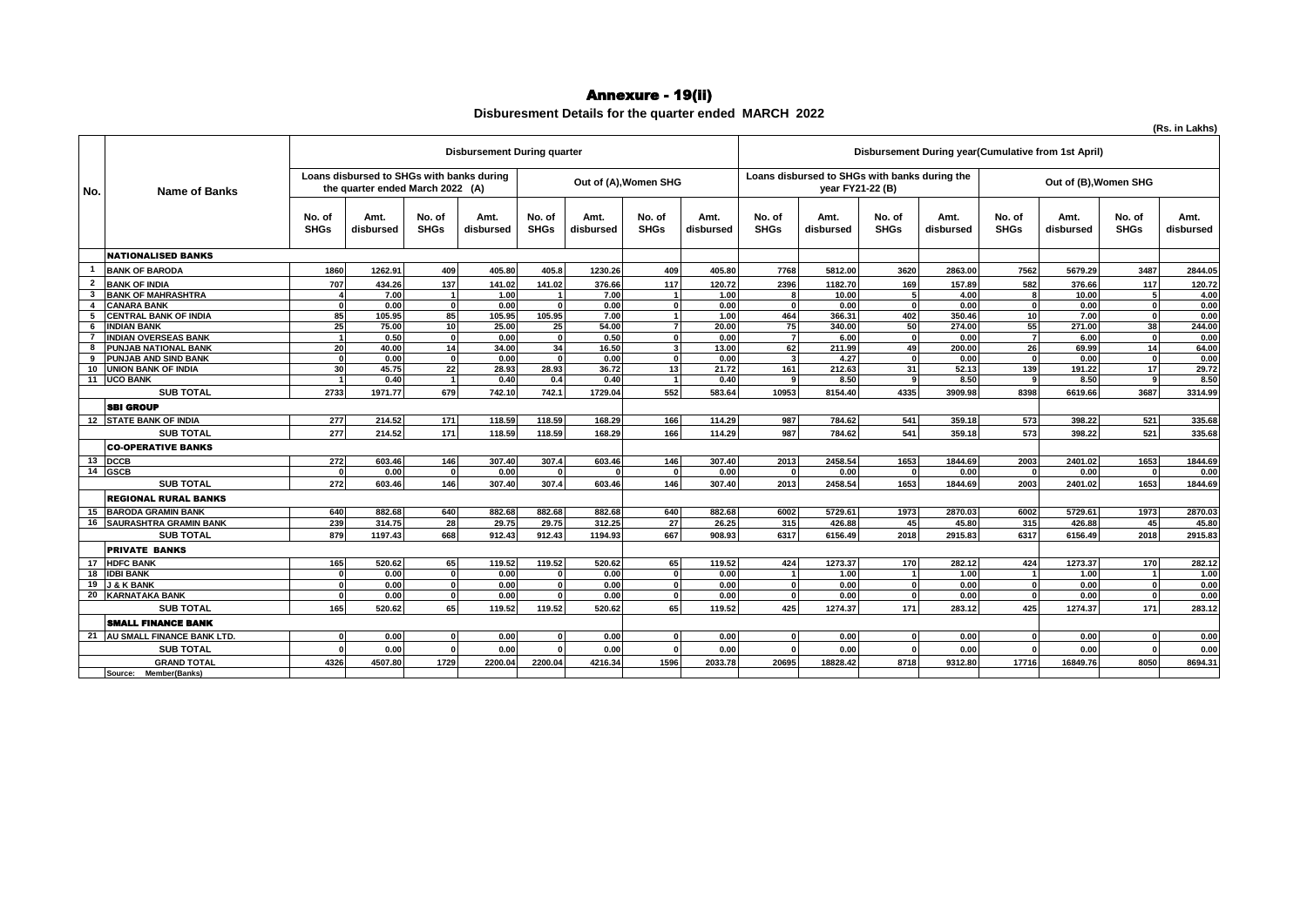## Annexure - 19(iii)

### **Grading and Sanction details for the quarter ended MARCH 2022**

|                |                               |                                    |                                                                     | <b>During Quarter</b> |                                        |                     | <b>During Year(Cumulative from 1st April)</b>       |                                                                    |                     |                                        |                     |  |
|----------------|-------------------------------|------------------------------------|---------------------------------------------------------------------|-----------------------|----------------------------------------|---------------------|-----------------------------------------------------|--------------------------------------------------------------------|---------------------|----------------------------------------|---------------------|--|
| No.            | <b>Name of Banks</b>          |                                    | Limit sanctioned to SHGs during the<br>quarter ended March 2022     |                       | Out of (A), Woman SHG                  |                     | Limit sanctioned to SHGs in current FY 21-<br>22(B) |                                                                    |                     | Out of (B), Woman SHG                  |                     |  |
|                |                               | <b>Total</b><br>graded<br>accounts | Out of total<br>graded<br>accounts, total<br>accounts<br>sanctioned | Limit<br>sanctioned   | <b>Total</b><br>accounts<br>sanctioned | Limit<br>sanctioned | <b>Total</b><br>graded<br>accounts                  | Out of total<br>graded<br>accounts,total<br>accounts<br>sanctioned | Limit<br>sanctioned | <b>Total</b><br>accounts<br>sanctioned | Limit<br>sanctioned |  |
|                | <b>NATIONALISED BANKS</b>     |                                    |                                                                     |                       |                                        |                     |                                                     |                                                                    |                     |                                        |                     |  |
| $\mathbf{1}$   | <b>BANK OF BARODA</b>         | 1237                               | 947                                                                 | 454.00                | 673                                    | 450.00              | 26341                                               | 17004                                                              | 4141.00             | 10449                                  | 3998.00             |  |
| $\overline{2}$ | <b>BANK OF INDIA</b>          | 144                                | 144                                                                 | 191.00                | 121                                    | 153.00              | 399                                                 | 399                                                                | 491.00              | 337                                    | 412.00              |  |
| 3              | <b>BANK OF MAHRASHTRA</b>     | $\overline{a}$                     |                                                                     | 7.00                  | 4                                      | 7.00                | 8                                                   | 8                                                                  | 10.00               | 8                                      | 10.00               |  |
| 4              | <b>CANARA BANK</b>            | 18                                 | 18                                                                  | 3.99                  | 18                                     | 3.93                | 46                                                  | 46                                                                 | 11.17               | 46                                     | 11.17               |  |
| 5              | <b>CENTRAL BANK OF INDIA</b>  | 3                                  | 3                                                                   | 17.00                 | $\mathbf{0}$                           | 0.00                | 5 <sup>1</sup>                                      | $\overline{7}$                                                     | 20.00               | 11                                     | 2.00                |  |
| 6              | <b>INDIAN BANK</b>            | $\mathbf{0}$                       | $\mathbf{0}$                                                        | 0.00                  | $\mathbf{0}$                           | 0.00                | $\mathbf{0}$                                        | $\mathbf 0$                                                        | 0.00                | $\mathbf{0}$                           | 0.00                |  |
| 7              | <b>INDIAN OVERSEAS BANK</b>   | 10                                 | 10                                                                  | 7.00                  | 10                                     | 7.00                | 28                                                  | 28                                                                 | 18.00               | 26                                     | 17.00               |  |
| 8              | PUNJAB NATIONAL BANK          | 20                                 | 20                                                                  | 39.00                 | $\overline{7}$                         | 16.00               | 59                                                  | 63                                                                 | 211.00              | 22                                     | 70.00               |  |
| 9              | PUNJAB AND SIND BANK          | $\mathbf{0}$                       | $\mathbf{0}$                                                        | 0.00                  | $\mathbf{0}$                           | 0.00                | 3 <sup>l</sup>                                      | 3                                                                  | 4.27                | $\mathbf{0}$                           | 0.00                |  |
| 10             | <b>UNION BANK OF INDIA</b>    | 24<br>$\overline{\mathbf{1}}$      | 24                                                                  | 32.00                 | 15                                     | 24.00               | 45<br>9                                             | 46                                                                 | 60.00               | 25                                     | 27.00               |  |
| 11             | <b>UCO BANK</b>               |                                    | $\mathbf 1$                                                         | 0.50                  | $\mathbf 1$                            | 0.50                |                                                     | 9                                                                  | 8.50                | 9                                      | 8.50                |  |
|                | <b>SUB TOTAL</b>              | 1461                               | 1171                                                                | 751.49                | 849                                    | 661.43              | 26943                                               | 17613                                                              | 4974.94             | 10933                                  | 4555.67             |  |
|                | <b>SBI GROUP</b>              |                                    |                                                                     |                       |                                        |                     |                                                     |                                                                    |                     |                                        |                     |  |
| 12             | <b>STATE BANK OF INDIA</b>    | 245                                | 296                                                                 | 228.14                | 209                                    | 199.19              | 1506                                                | 1358                                                               | 817.88              | 665                                    | 495.88              |  |
|                | <b>SUB TOTAL</b>              | 245                                | 296                                                                 | 228.14                | 209                                    | 199.19              | 1506                                                | 1358                                                               | 817.88              | 665                                    | 495.88              |  |
|                | <b>CO-OPERATIVE BANKS</b>     |                                    |                                                                     |                       |                                        |                     |                                                     |                                                                    |                     |                                        |                     |  |
| 13             | <b>DCCB</b>                   | 256                                | 1096                                                                | 608.00                | 1064                                   | 592.00              | 1868                                                | 2698                                                               | 2344.00             | 2549                                   | 2236.00             |  |
| 14             | <b>GSCB</b>                   | $\mathbf{0}$                       | $\bf{0}$                                                            | 0.00                  | $\bf{0}$                               | 0.00                | 0                                                   | 0                                                                  | 0.00                | $\mathbf{0}$                           | 0.00                |  |
|                | <b>SUB TOTAL</b>              | 256                                | 1096                                                                | 608.00                | 1064                                   | 592.00              | 1868                                                | 2698                                                               | 2344.00             | 2549                                   | 2236.00             |  |
|                |                               |                                    |                                                                     |                       |                                        |                     |                                                     |                                                                    |                     |                                        |                     |  |
|                | <b>REGIONAL RURAL BANKS</b>   |                                    |                                                                     |                       |                                        |                     |                                                     |                                                                    |                     |                                        |                     |  |
| 15             | <b>BARODA GRAMIN BANK</b>     | 640                                | 640                                                                 | 926.58                | 640                                    | 926.58              | 1973                                                | 1973                                                               | 2870.72             | 1973                                   | 2870.72             |  |
| 16             | <b>SAURASHTRA GRAMIN BANK</b> | 239                                | 239                                                                 | 314.74                | 238                                    | 312.25              | 563                                                 | 563                                                                | 775.80              | 562                                    | 773.30              |  |
|                | <b>SUB TOTAL</b>              | 879                                | 879                                                                 | 1241.32               | 878                                    | 1238.83             | 2536                                                | 2536                                                               | 3646.52             | 2535                                   | 3644.02             |  |
|                | <b>PRIVATE BANKS</b>          |                                    |                                                                     |                       |                                        |                     |                                                     |                                                                    |                     |                                        |                     |  |
| 17             | <b>HDFC BANK</b>              | 165                                | 165                                                                 | 520.00                | 165                                    | 520.00              | 424                                                 | 424                                                                | 1274.00             | 424                                    | 1274.00             |  |
| 18             | <b>IDBI BANK</b>              | $\mathbf{0}$                       | $\bf{0}$                                                            | 0.00                  | $\mathbf 0$                            | 0.00                |                                                     |                                                                    | 1.00                | $\overline{\mathbf{1}}$                | 1.00                |  |
| 19             | <b>J &amp; K BANK</b>         | $\mathbf 0$                        | $\mathbf{0}$                                                        | 0.00                  | $\mathbf{0}$                           | 0.00                | $\mathbf{0}$                                        | $\mathbf 0$                                                        | 0.00                | $\mathbf{0}$                           | 0.00                |  |
| 20             | <b>KARNATAKA BANK</b>         | $\mathbf{0}$                       | $\bf{0}$                                                            | 0.00                  | $\mathbf{0}$                           | 0.00                | $\mathbf{0}$                                        | $\bf{0}$                                                           | 0.00                | $\mathbf 0$                            | 0.00                |  |
|                | <b>SUB TOTAL</b>              | 165                                | 165                                                                 | 520.00                | 165                                    | 520.00              | 425                                                 | 425                                                                | 1275.00             | 425                                    | 1275.00             |  |
|                | <b>SMALL FINANCE BANK</b>     |                                    |                                                                     |                       |                                        |                     |                                                     |                                                                    |                     |                                        |                     |  |
| 21             | AU SMALL FINANCE BANK LTD.    | $\mathbf{0}$                       | $\mathbf{0}$                                                        | 0.00                  | $\mathbf{0}$                           | 0.00                | 0                                                   | $\bf{0}$                                                           | 0.00                | $\Omega$                               | 0.00                |  |
|                | <b>SUB TOTAL</b>              | $\mathbf{0}$                       | $\Omega$                                                            | 0.00                  | $\mathbf 0$                            | 0.00                |                                                     | $\Omega$                                                           | 0.00                | $\Omega$                               | 0.00                |  |
|                | <b>GRAND TOTAL</b>            | 3006                               | 3607                                                                | 3348.95               | 3165                                   | 3211.45             | 33278                                               | 24630                                                              | 13058.34            | 17107                                  | 12206.57            |  |
|                | Source:<br>Member(Banks)      |                                    |                                                                     |                       |                                        |                     |                                                     |                                                                    |                     |                                        |                     |  |

**(Rs. in Lakhs)**